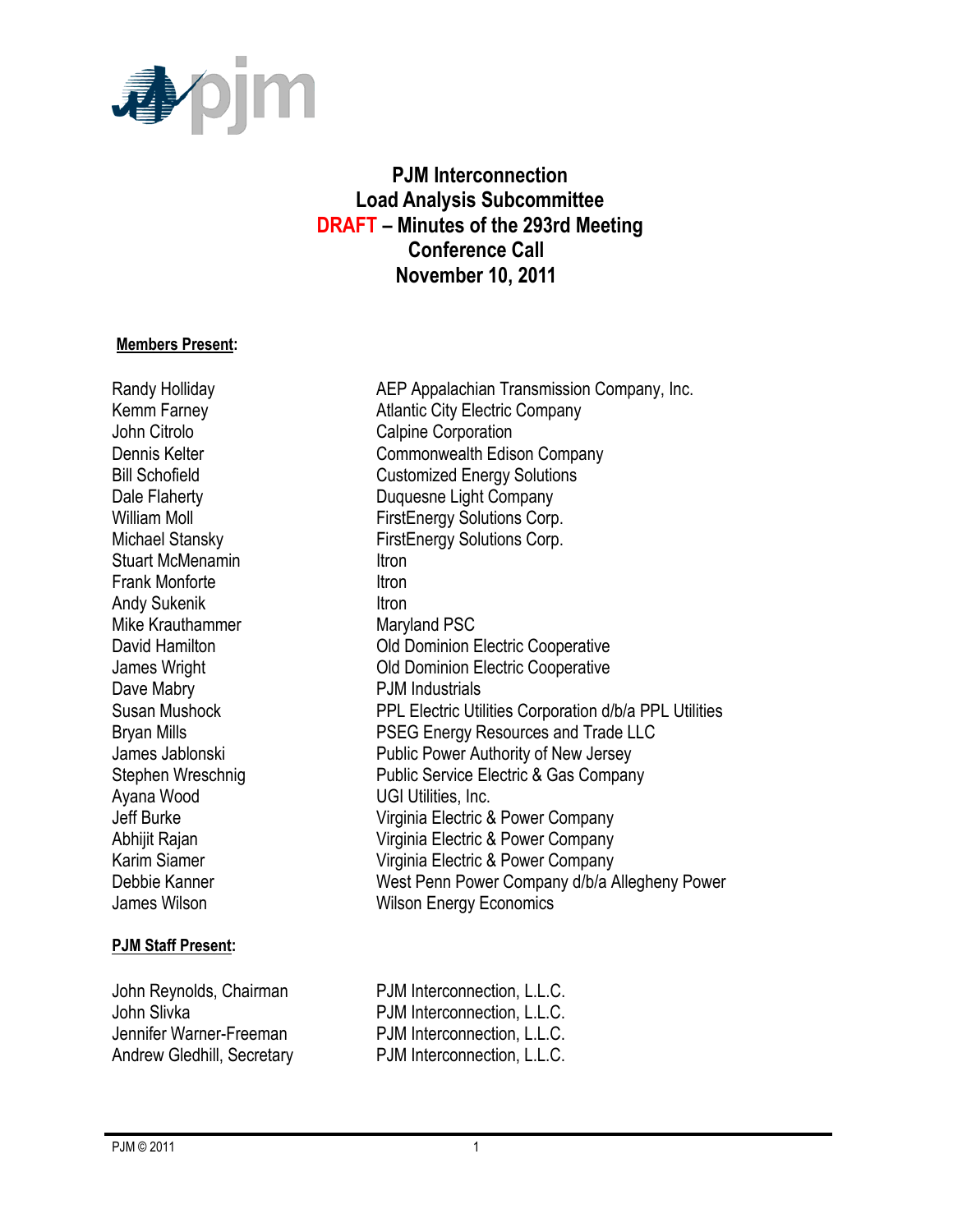

### **1. ADMINISTRATIVE**

PJM took attendance and asked for any additional agenda items.

### **2. MINUTES**

Minutes from the July 25, 2011 meeting were reviewed. The minutes were approved and final minutes will be posted to the LAS webpage.

# **3. REVIEW OF PJM ANALYSIS OF FORECAST ACCURACY AND STABILITY**

Ms. Warner-Freeman provided a detailed summary of analysis on forecast accuracy and stability that was presented to, and endorsed by, Itron. This analysis was initiated in response to members' concern of PJM's choice to use Moody's Analytics as its sole economic vendor. An earlier recommendation from Itron had indicated that blending with Global Insight forecasts may provide more accurate and stable load forecast results.

PJM's approach was to utilize archived economic forecasts from Moody's Analytics and Global Insight from 2005 through 2011 to produce peak load forecasts had PJM been using a particular vendor or forecast method at that time. December economic forecasts were used to produce the load forecast and the following June economic forecasts were used to produce the weathernormalized peak load values. These months were chosen due to availability.

Prior to analyzing the accuracy of load forecast results, PJM examined the accuracy of the economic data in isolation. The PJM's findings showed that Global Insight was slightly better at forecasting Gross Domestic Product (GDP); Moody's Analytics had more accurate results with Gross Metropolitan Product (GMP); the two economic vendors were similarly accurate at forecasting nonmanufacturing employment and population.

Mr. Wilson posed a question as to whether PJM had investigated which economic vendor was more accurate in forecasting the economic indices, as Itron had recommended Index 1 and Index 2. Ms. Warner-Freeman responded that this analysis was not conducted as Index 1 and Index 2 are the economic indices used are PJM creations and thus there is no benchmark by which to gauge their accuracy.

Ms. Warner-Freeman moved on to explaining the analysis of the load forecast accuracy results. Results were analyzed by comparing:

1) Forecasted peak load values to weather-normalized peaks and 2) Actual peaks to values produced by using actual economics and actual weather conditions (or "actual to actual").

Models were developed using GMP, GDP, Index 1, Index 2 as well as Index 1 and Index 2 with GDP replacing GMP and real personal income. The models used Moody's Analytics, Global Insight and an average of the two economic vendors' forecasts.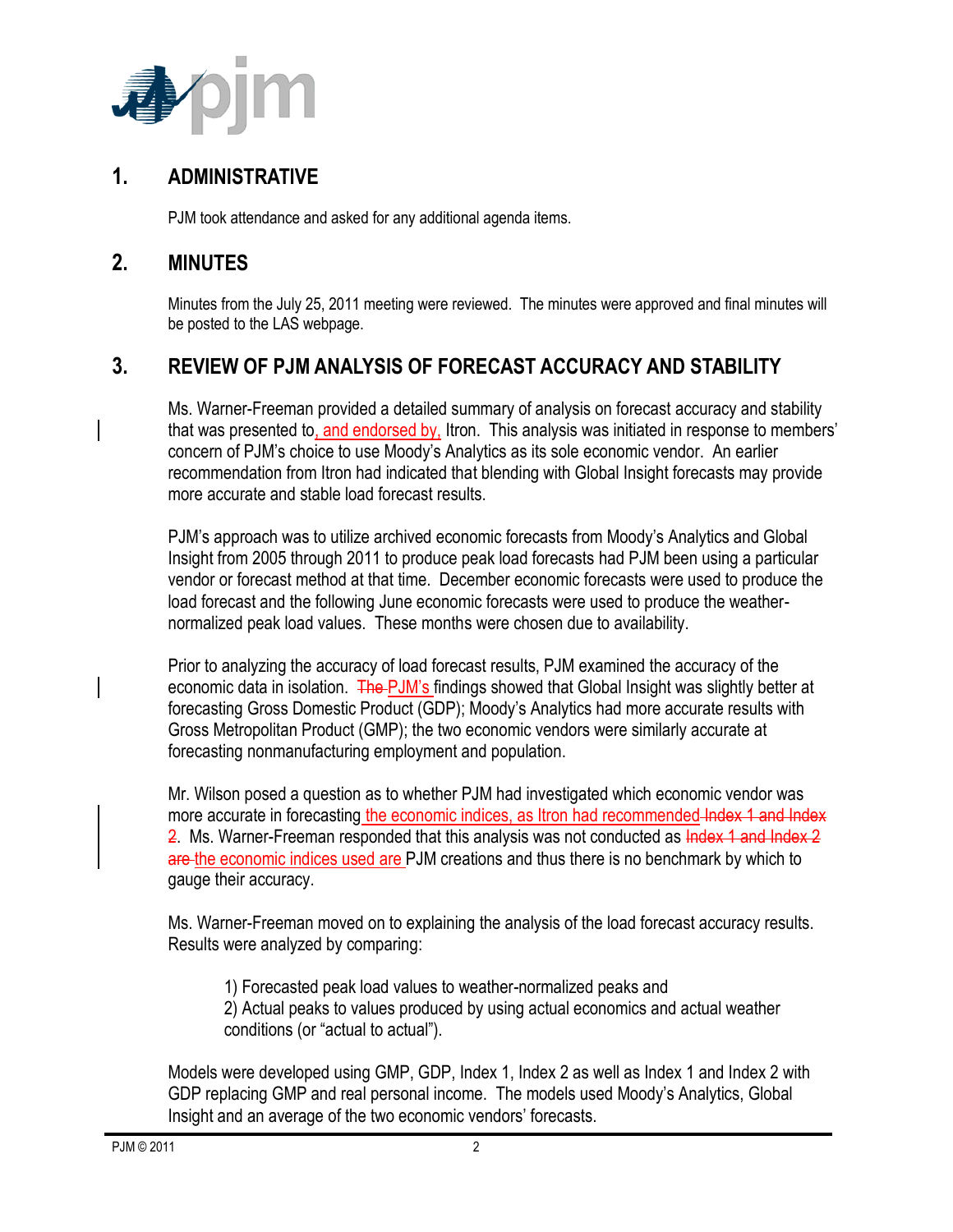

PJM's efforts of evaluating forecasts relative to w/n peaks were summarized. This included looking at the absolute percent error and how the various model combinations stacked up against one another. The primary analytical tool chosen was a method that measured the magnitude of performance improvement. This involved looking at each zone and selecting a model that was the most accurate in each forecast period and then comparing all other models' accuracy to this most accurate model to obtain the percent from the best model. This analysis showed Moody's Index 1 as the best performer in terms of accuracy.

Zonal weights were then constructed by calculating each zone's average contribution to the RTO CP from 2006 to 2011. Combining these weights with the aforementioned accuracy measure still showed Moody's Index 1 as the top performer, followed by Moody's Index 2.

Analysis involving the "actual to actual" approach was then discussed. Gauging the methods by magnitude of performance improvement showed the index approaches as the best. Results were fairly similar across indexed forecast types, with Global Insight Index 2 showing a slight edge.

Ms. Warner-Freeman laid out PJM's approach to quantifying stability based on an Itron recommended metric, the coefficient of variation. Load forecasts were generated and then compared to see how much variation there was within a given year for each vendor and method combination. Moody's Index 1 and Moody's Index 2 were found to be the most stable the most often. Similar to the accuracy approach, PJM constructed a tool to measure the magnitude of stability improvement. This still showed Moody's Index 1 and Moody's Index 2 as the most stable. This finding was unchanged after incorporating the previously discussed zonal weighting scheme.

Due to PJM's interest in both accuracy and stability, analysis was presented that combined both into a singular measure. A 50/50 weighting was chosen on accuracy and stability to reflect that PJM is equally interested in both qualities for a forecasting method. These findings pointed to Moody's Index 1 or Moody's Index 2 as being the preferable options for forecasting considering current information.

# **4. REVIEW OF UPDATED ITRON RECOMMENDATIONS**

Itron presented its latest "Update on PJM Models Forecast Performance and Recommendations" report recommending the use of Index 2 with Moody's Analytics. Dr. McMenamin summarized their prior recommendations 1, 3 and 4 and their rationale. These recommendations were for:

- (1) Adopting an index-based forecasting approach
- (3) Using a weighted average of the economic forecasts from Moody's Analytics and Global Insight
- (4) Tracking each provider's performance to adjust vendor weighting in future forecasts.

Dr. McMenamin explained that recommendations (3) and (4) were based on survey responses that had showed that Moody's and Global Insight were the forecast providers predominantly used. This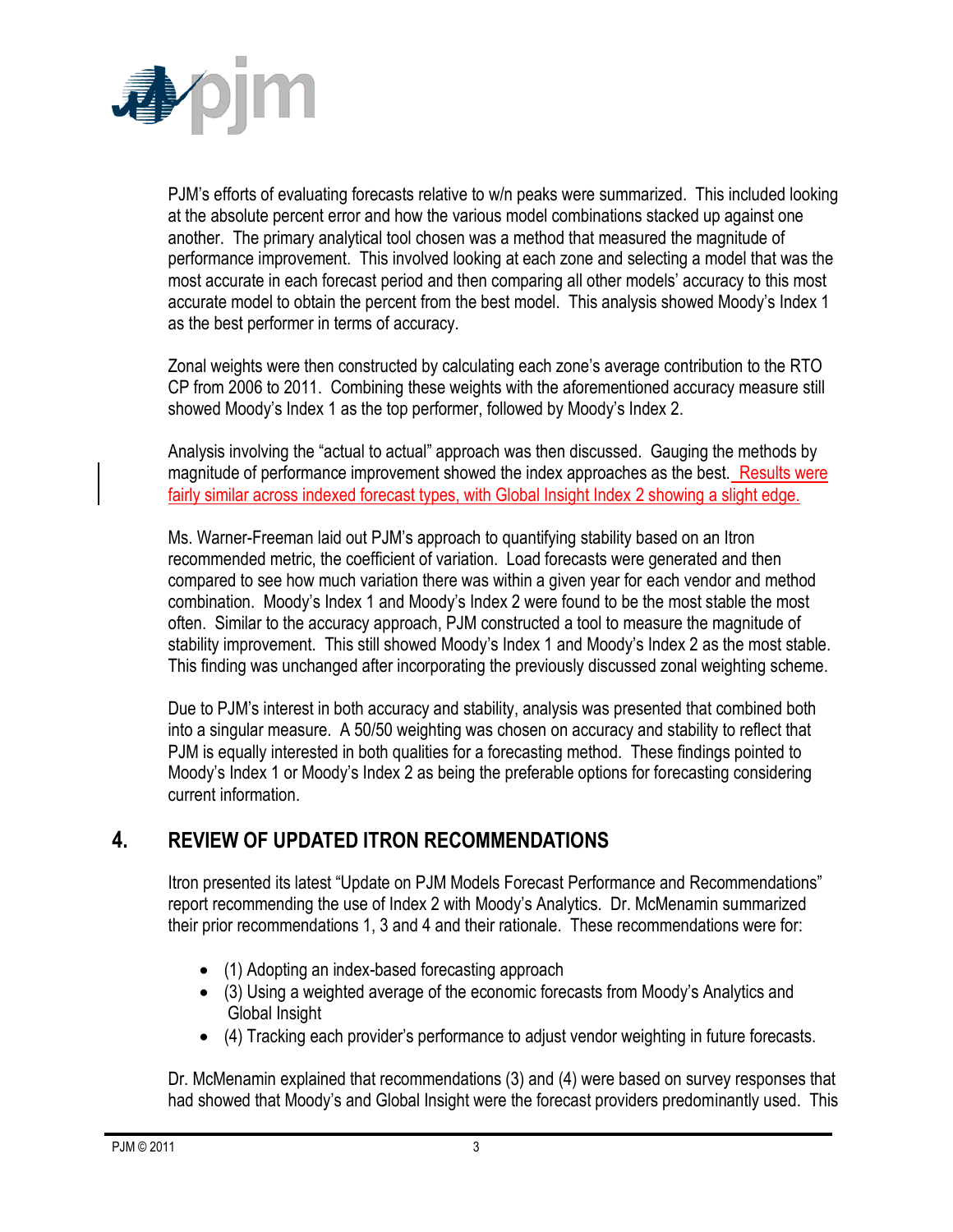

suggested that without additional information on vendor performance, equally weighting each vendor and tracking their forecast errors for weighting adjustment were sound recommendations.

Dr. McMenamin discussed their analysis review of PJM's results and stated that they concluded that looking at zonal-weighted calculations was the appropriate way to examine the findings. Observing accuracy and stability in tandem show, based on PJM's analysis, Moody's Index 1 and Moody's Index 2 to be the preferred forecasting approaches. This confirmed their prior judgment that an index-based forecasting method is favored.

Itron's latest recommendation is to adopt Moody's Index 2 and continue to observe Global Insight forecasts for potential future blending of the two vendors. Index 2 is chosen over the moderately better performing Index 1 as Index 2 makes more sense conceptually due to its different weighting of customer segments, its injection of regional flavor, and its greater potential for refinement in the future.

Mr. Wilson posed a question as to whether Moody's or Global Insight was consulted on PJM's findings. Ms. Warner-Freeman responded that they had not, to which Mr. Wilson stated that Global Insight had concerns about the PJM analysis. Mr. Wilson asked if PJM would be willing to submit data their analysis to Global Insight for approval review and PJM agreed.

Mr. Wilson asked for clarification on how PJM constructed weather-normalized values, as to whether they were constructed using Moody's only. Ms. Warner-Freeman responded that weathernormalized values were calculated using each economic vendor and forecasting method combination.

Mr. Wilson raised several issues in regard to PJM's analytical approach. Among other criticisms, he pointed out that under PJM's approach, the ranking of the various forecast approaches depended upon which other approaches were included in the analysis (there were a total of 18 approaches).Mr. Wilson pointed out that including certain methods in the analysis may have potentially skewed the results, and Mr. Wilson suggested that analysis should have been performed with only results related to the index-based methods that were under consideration. Ms. Warner-Freeman stated that the goal of the analysis was to evaluate all possible combinations of forecast method and economic vendor. Mr. Farney interjected that perhaps arithmetic should also be done on an individual basis if there is interest in verifying PJM results. Mr. Farney continued to state that he has come to similar findings and economic vendor choice likely does not matter.

Mr. Wilson addressed the factnoted that under PJM's analysis, Global Insight had performed more accurately in the comparison of actual peaks to values produced using actual economics and actual weather. Dr. McMenamin explained that this is not a true forecast test and thus not the optimal way to gauge forecast accuracy. Itron views the appropriate test as comparing weathernormalized peaks to forecasted peaks, which shows Moody's as the more accurate performer.

Mr. Wilson questioned whether Itron remained concerned over the vendors' ability to forecast GMP. Dr. McMenamin explained that he had some lingering concerns over long-term forecasts,